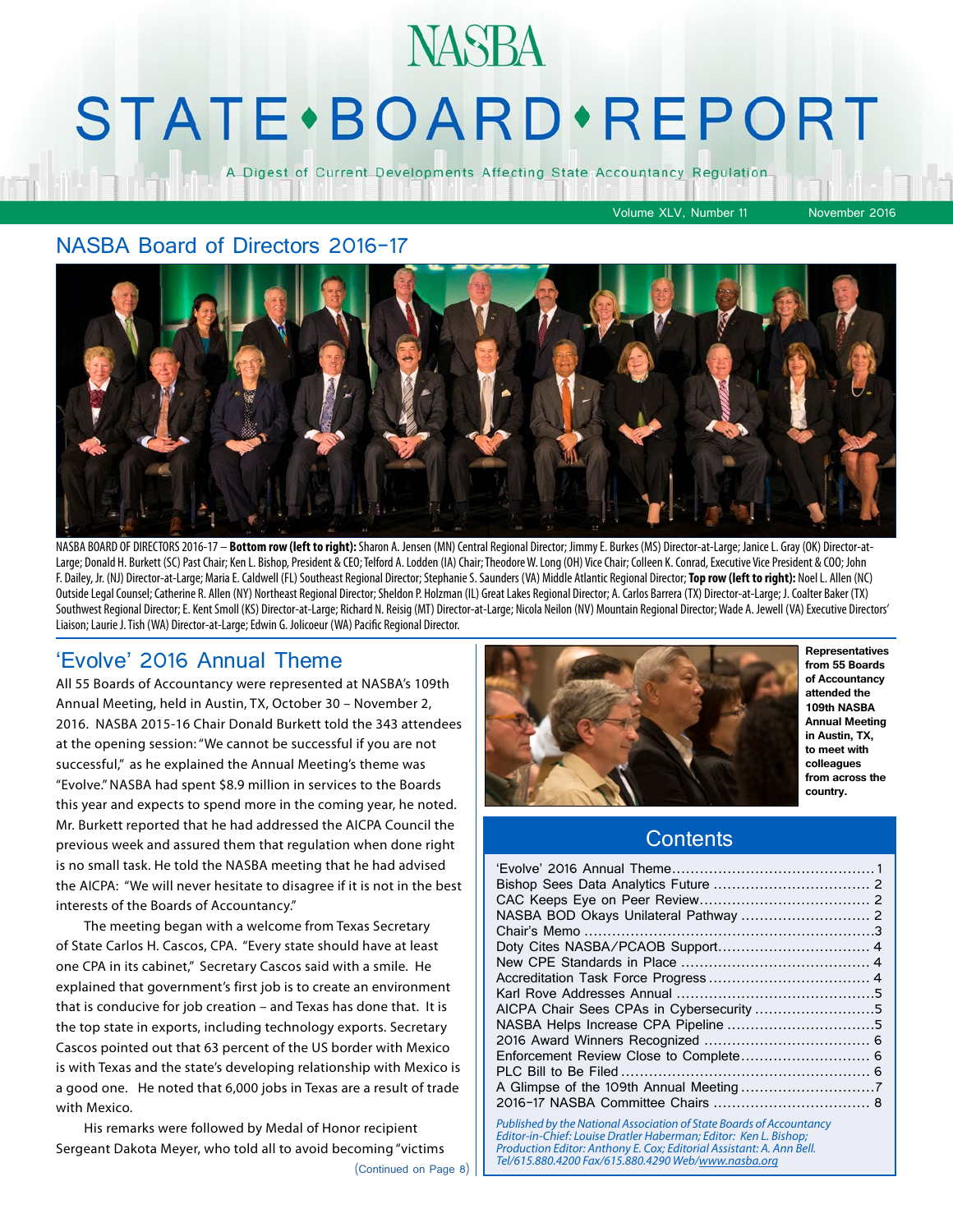#### <span id="page-1-0"></span>Bishop Sees Data Analytics Future

While predicting the accounting profession will change more in the next five years than it has in the last 40 years, NASBA President and CEO Ken L. Bishop maintains that in the future there will still be a need for accounting regulation, "But you may not recognize it." Regulators need to move along at the same pace of change as the profession, but regulators cannot assume the



**Ken Bishop**

profession will bring them to the table. For example, data analytics is on the radar of many organizations, and NASBA, representing the State Boards of Accountancy, has to be at the table too when standards encompassing data analytics are being developed, he told the Annual Business Meeting.

Software is being developed to give even smaller firms data analytic capability, but is the level of reliance on data analytics appropriate? Do regulators have the technical ability or legal authority to go in and look at the systems being used? President Bishop said he believes the State Boards will be looking to NASBA for help in answering those questions.

NASBA is also concerned with cybersecurity, as cyber-attacks are becoming more prevalent in business. As NASBA Chief Information Security Officer Roy Hall had described for the Annual Meeting the

#### CAC Keeps Eye on Peer Review

After having received responses from 36 Boards of Accountancy to its survey, the Compliance Assurance Committee (CAC) prepared NASBA's response to the AICPA's paper on changes to the administration of the AICPA's Peer Review Program (*Proposed Evolution of Peer Review Administration: A Supplemental Discussion Paper Seeking Input from State Boards of Accountancy*).



**John Dailey**

"How could we disagree that anything that is good for the quality and consistency of the Peer Review Program is good for the profession and the public?" asked CAC Chair John F. Dailey, Jr. (NJ). Reviewing NASBA's comment letter sent to the AICPA, Mr. Dailey told the Annual Meeting it included issues raised by the State Boards, both via the survey and copies of comment letters sent directly to the AICPA. These fell into six general categories: oversight, costs, consolidation, national administering entity, reviewer/volunteer pool and transparency. The letter has been posted on www.nasba.org and printed copies were distributed to the Annual Meeting attendees.

"A majority of the member Boards believe that all administering entities (AEs) that wish to continue in operation should be allowed to do so as long as they can meet the Peer Review Program's new standards and criteria," Mr. Dailey stated. Rather than having the AICPA operate as a national AE, Mr. Dailey said: "NASBA's response urges AICPA to focus its efforts on committing resources and training to AEs when situations arise that could disrupt or diminish an AE's administration efforts." The CAC felt that a problem could be created if the AICPA were both to operate as an AE and to also provide oversight of that AE.

The NASBA letter, as developed by the CAC and the Regulatory Response Committee, cautioned: "Should the evolution result in a national or in regional PROCs (Peer Review Oversight Committees), access to data and program transparency are critical to effective oversight." It also pointed out that the Boards need to be given adequate time to implement whatever changes are decided upon, Mr. Dailey noted.

An e-mail to the Boards' chairs and executive directors from the

steps NASBA is taking to fend off such attacks, NASBA President Bishop urged the Boards to start thinking about how they would respond to a major case should one of the large accounting firms be hacked. "I think it is all about how we evolve," Mr. Bishop said. He assured the Boards that NASBA has the resources needed to give them a collective voice.

"If the profession has evolved to introduce management accountants, then we think it has to be done right," President Bishop advised. "We are asking you to do it right so that we don't have states doing it in different ways." NASBA Vice President of State Board Relations Daniel J. Dustin and AICPA Vice President of State Regulation and Legislation Mat Young have worked to draft language to allow for management accountants but in no way put the public in harm's way. Mr. Bishop asked the Boards to consider this language if their states want to make a change.

He reported to the Boards that the CPEAudit tool, which is very important to NASBA and eagerly anticipated by many State Boards, is now expected to be ready for launch in April 2017. "We would rather launch it a little behind deadline and get it right," President Bishop said. In December 2017 the new Gateway will be launched. "It is critical that these systems are bullet proof and reliable." $\blacklozenge$ 

AICPA announced that a new paper on the proposed changes is to be available on January 4, 2017 and a webinar on it has been scheduled by the AICPA for January 9, 2017, Mr. Dailey reported. He assured the Boards that the CAC will stay focused on this project and adjust its recommendations as needed.  $\blacklozenge$ 

#### NASBA BOD Okays Unilateral Pathway

A change to the Uniform Accountancy Act Section 6(g) that eliminates the requirement for reciprocal recognition of U.S. CPAs was approved by the NASBA Board of Directors at their October 28 meeting in Austin. The AICPA is to vote on this change in January. The amendment, as presented to the NASBA Board by UAA Committee Chair J. Coalter Baker (TX), would not modify the evaluation procedures of the NASBA/AICPA International Qualifications Appraisal Board (IQAB), but would permit their evaluation of a designation to proceed even though the country where the designation is awarded would not be performing a similar evaluation of the U.S. CPA for licensure. IQAB Chair Telford A. Lodden (IA) compared the mutual recognition agreement path and the unilateral pathway at the NASBA Annual Meeting. At that time he emphasized that this unilateral approach would bring international qualified experienced accountants who are working in the United States under the Boards' jurisdiction, better protecting the public in their states.

The NASBA Board also voted to approve changes to UAA Model Rules 5-3, 5-4, 5-5, 5-6, 5-7 and 5-8 as recommended by the CBT Administration Committee. These modifications support the revised Uniform CPA Examination that will be launched on April 1, 2017.

Following the Annual Business Meeting, on November 1, the 2016-2017 NASBA Board of Directors met briefly to elect A. Carlos Barrera (TX) to serve as NASBA Treasurer and Janice L. Gray (OK) to serve as NASBA Secretary.  $\blacklozenge$ 

kötti mukár kövüd öved kötti mukár kövüd öved kötti mukár kövüd öved kötti muká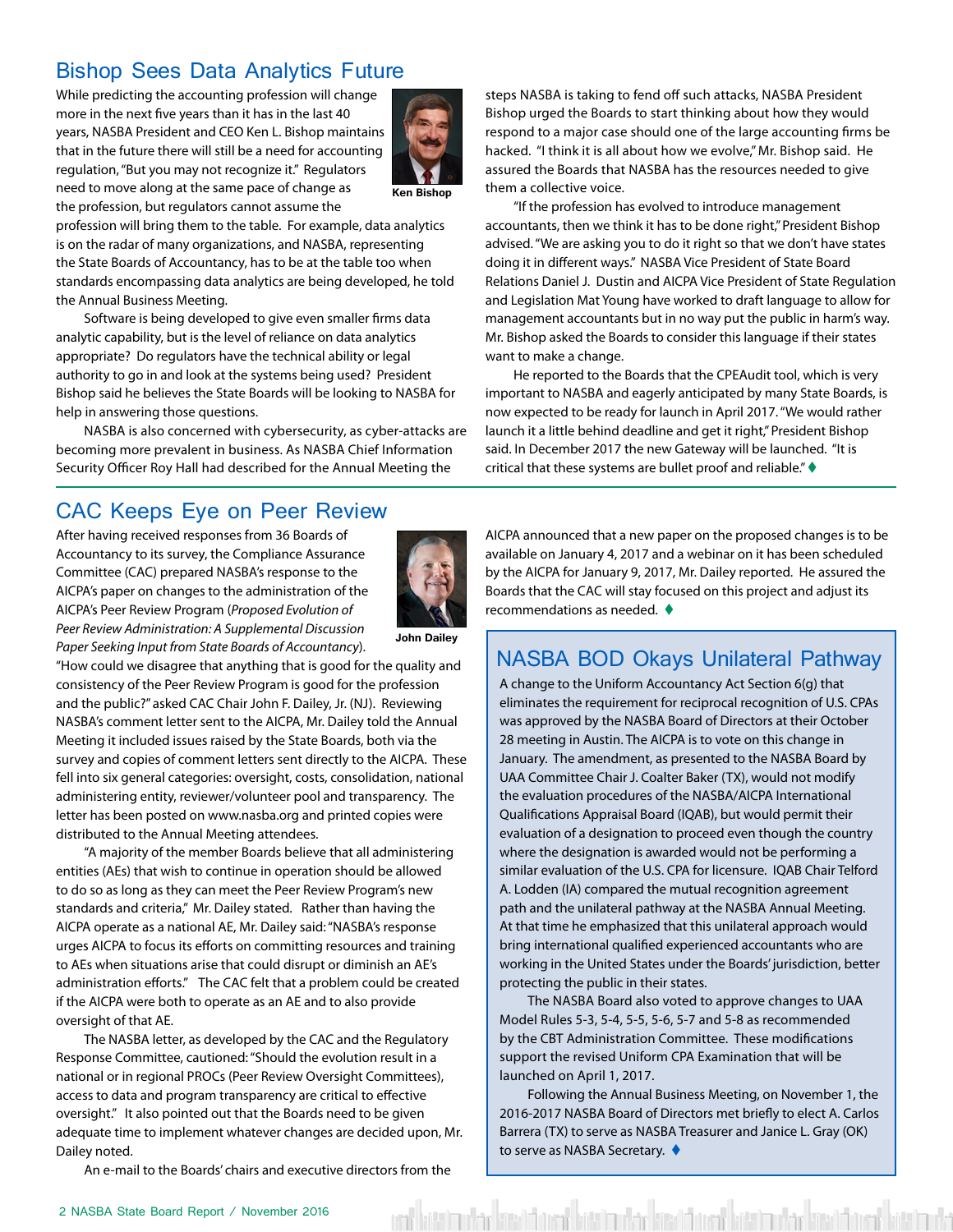## CHAIR'S MEMO

#### **The Regulation of Inches**

Everyone knows America's favorite pastime – baseball of course. At least it is my favorite pastime. Do you know how wide a home plate is for, let's say, Little League? High school? College? Minor league? Major league? It is 17 Inches across. We don't say: "If Bobby can't hit the target, we'll just make it wider for him." We want him to know there are parameters in which the game operates.

As professionals, what do we do when the quality of the work is not up to standards? Do we hold ourselves and others up to the standards? Do we make them, or ourselves accountable? Or do we widen the strike zone? Unfortunately, we live in a world that changes the rules to satisfy the situation at hand. Others may want us to widen the plate and lower the quality, but we can't: We are regulators. In my analogy, we are the umpire behind the plate calling the proper balls and strikes, and we are protecting the batter, which is our public. The other thing we are doing is maintaining the integrity of the game.



**Ted Lodden Chair**

If you remember one thing from this memo, remember this: If we fail to hold ourselves to a higher standard, and if we fail to provide a consequence, or if we simply just look the other way when our profession is not meeting the standards, there is just one thing to look forward to – the game's end.

As President Ken Bishop has announced, our mission spending for my year as Chair will be at an all-time high. More than \$10 million will be spent in direct support for Boards of Accountancy. I can summarize NASBA's 2016-2019 strategic plan as the four B's: be trusted; be a community; be relevant; and be influential.

#### **Be Trusted**

The U.S. CPA is recognized as trusted and world-class by business professionals. The U.S. CPA's training and examination standards are viewed as robust and topnotch. We must never deviate from the path that delivers the gold standard. We must continue to educate all stakeholders in the critical importance of high level ethical behavior.

#### **Be a Community**

We must build a great and all-inclusive community. We will do more to actively engage Boards in dialogue in order to understand your needs and perspectives on issues that affect the regulation of the profession. We will also pursue changes in the law that serve to strengthen and support the authority and effectiveness of the Boards of Accountancy. Diversity and leadership development will be kept in the front of our minds and on the top of our list.

We will continue to work to have a more diverse CPA profession. The pipeline needs our attention and collaboration with the professional societies on this effort. This is no longer a "their" problem, but rather an "our" problem.

#### **Be Relevant**

We need to be relevant. As chair, I will guarantee NASBA will continue to speak as the trusted collective voice for the State Boards on both the national and international levels while promoting ethics and integrity. We will continue to monitor emerging issues and legislation, keep Boards apprised and support related committee activities. We will monitor the professional standard-setting process and keep Boards informed. We will work to ensure there is a thorough, effective and transparent peer review process.

To be relevant, we need to be virtual. We face an increasing speed of technology change. Big data and rapidly advancing audit techniques will alter auditing standards. With this will come expanded attest services. Required education will be more digitally connected.

#### **Be Influential**

Lastly, we need to be influential. NASBA will continue to place more key influencers, and continue to have change makers seek out NASBA's input. We will work with other stakeholders realizing that, at times, we can politely agree to disagree while we pursue solutions that will protect the public and serve the needs of the Boards of Accountancy. These are the drivers we face.

Our influence will expand to the global stage. Moving forward, we will see increased mobility geographically. We have seen individual and firm mobility on the national level, and now we will see mobility on the international level.

As we face these drivers together, being relevant, being a community, being influential and being trusted, we need to keep in the forefront of our minds that moral authority comes from following the universal and timeless principles of honesty, integrity and reverence. My personal philosophy on life is: Live your life like someone else is watching – because He is.

Juff a Lin

— *Telford A. Lodden, CPA Chair*

dóir Traobhaid ach mheid Traobhaid ach mheid Traobhaid ach mheid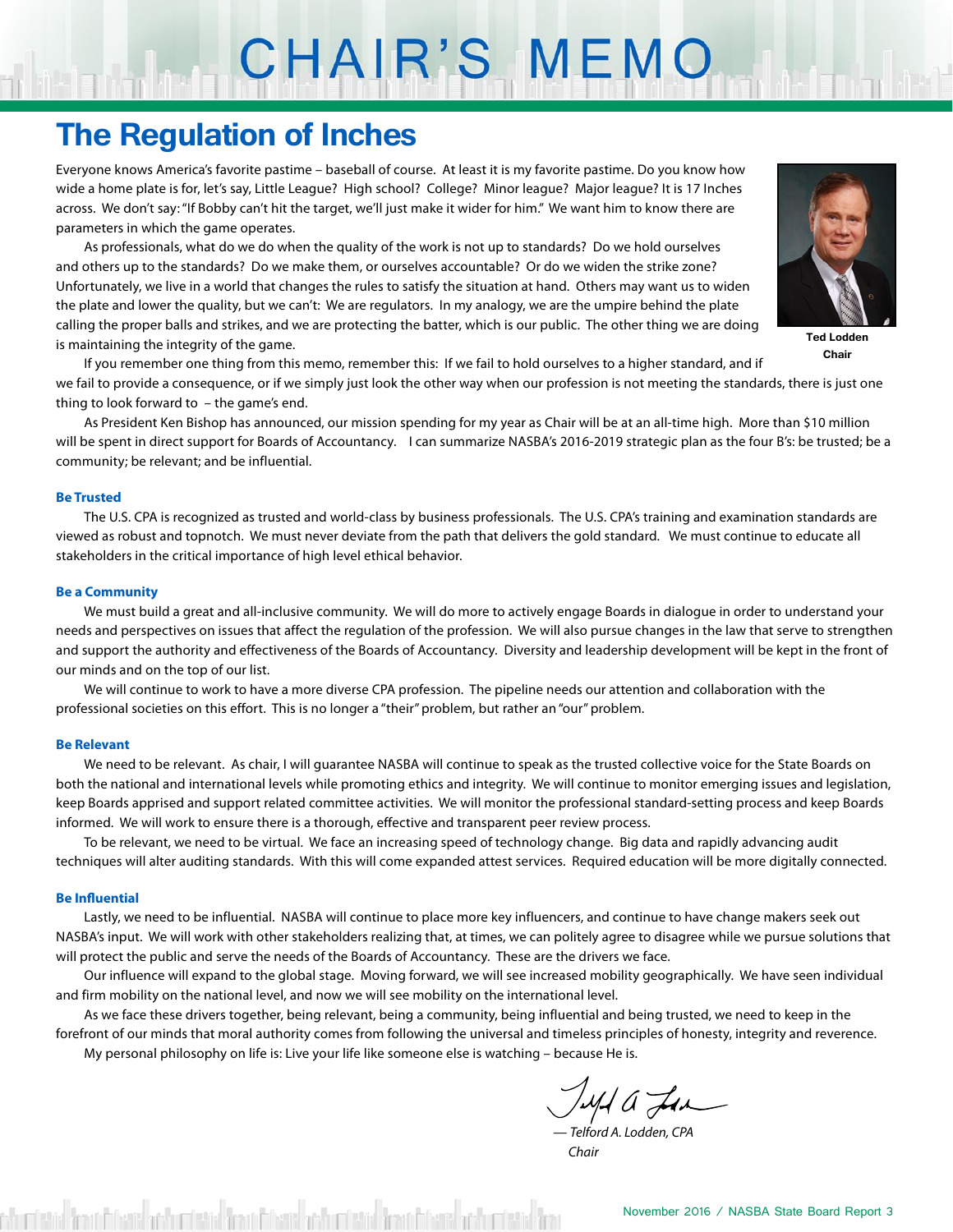#### <span id="page-3-0"></span>Doty Cites NASBA/PCAOB Support

NASBA plays an important role in facilitating the relationship between the State Boards and the federal regulator, Public Company Accounting Oversight Board Chairman James Doty reminded the NASBA audience. Meetings of NASBA and AICPA leaders have helped to further the sharing of database information between the organizations. Thirty-four State Boards now



**James Doty**

routinely receive the PCAOB's reports and NASBA staff has distributed PCAOB staff alerts to the Boards.

The PCAOB has "found numerous high quality audits," Chairman Doty reported and he commented, "These auditors are the unsung heroes." But he added the PCAOB inspectors "also found numerous audit deficiencies. " State Board members recognize the "high cost of financial reporting problems," and that such cost is often greater than the upfront costs, Chairman Doty observed.

Just as the NASBA/AICPA International Qualifications Board has

#### New CPE Standards in Place

Standards for nano learning and blended learning continuing professional education programs are now in place for new programs and will be in place for all programs as of December 31, 2016, CPE Committee Chair Maria E. Caldwell (FL) reported to the Annual Meeting. The revised CPE standards, which have been in development for over four years, also call for more engagement of participants attending group live programs, she pointed out. In addition the Fields of Study qualifying for CPE have been updated.

"My dream is to be able to have all jurisdictions renewing at the same time with the same CPE requirements," Ms. Caldwell, who holds been working to establish mutual recognition agreements that would not require re-credentialing, so the PCAOB has been working to extend its inspections to its registered firms in other countries.

Chairman Doty pointed out the current pass/fail audit report issued by an anonymous audit partner has not changed for 75 years, and he maintains the report can be more useful. Beginning in the first quarter of 2017, the name of the engagement partner and other CPA firms the audit firm worked with will have to be filed on form AP. Chairman Doty believes the State Boards will leverage this information. Investors want to know basic decisions made by the auditors, which is why the PCAOB has proposed a framework for critical audit matters

He praised NASBA Chair Donald Burkett's October 28 speech to the AICPA Council in which he said, "As CPAs we have fiduciary responsibility beyond serving our clients." Chairman Doty observed auditors "are the eyes and ears of investors." He concluded: "Faith in the auditor will determine the cost of capital." $\blacklozenge$ 

CPA licenses in several states, commented. Among the requirements in the UAA Model Rules that are currently being drafted are: an average of two hours of ethics CPE to be completed each year and 50 percent of CPE to be in technical courses. Once approved by the NASBA Board for exposure, the draft Model Rules will be sent out and posted on the NASBA website for comment. Final adoption of the Rules is anticipated in April, 2017, Ms. Caldwell said.

"We are seeking ideas," Ms. Caldwell said. The AICPA has developed a framework for competency-based learning. She stated, "The CPE Committee is seeking more effective learning."  $\blacklozenge$ 

#### Accreditation Task Force Progress

Based on input from the State Boards, the AICPA/NASBA Accreditation Task Force has identified the high priority items that the Boards are struggling with relative to evaluating the education required for CPA licensure. The Task Force has also assessed where control of these concerning items should exist. They concluded that regional accreditors should provide quality assurance for: transcript transparency; transfer credit practices; credit for life/work experience; credit awarded based on examination; on-line courses and programs; and competency-based work. NASBA Annual Meeting panelists Yvonne L. Hinson, Carlos E. Johnson and Jan R. Williams reported the Task Force would be meeting on November 4 to continue their work by developing recommendations for various accrediting associations.

Dr. Williams outlined several challenges that need to be overcome. These include: 1- Convincing the State Boards that regional accreditation is not sufficient. 2- Lack of responsiveness of regional accreditors to the needs of the State Boards. 3- Continuous evolution of accounting programs and higher education. 4- Diversity among regional accreditors. 5- Wide variation in program accreditors with respect to quality, rigor and frequency of their reviews. Dr. Hinson added that the AICPA does not have an official standpoint on regional accreditation.

The expected outcomes of the Task Force's work include determination of: areas for reliance on regional accreditation; areas for reliance on program accreditation; and areas for State Boards to control, including disallowing courses and limiting the number of



**From Left to Right: Jan Williams, Yvonne Hinson and Carlos Johnson.**

hours for various courses.

"All three of us agree that passing the Uniform CPA Examination does not a CPA make," Dr. Johnson said. "We are a learned profession requiring a degree at essentially the master's level. If we want to keep the status of law and other learned professions, we have to protect our status via the individuals coming into the profession."

Other groups are focusing on this issue, Dr. Johnson noted, as in December the American Accounting Association will hold a conference to cover what accreditation means for accounting programs. The AACSB has also created a task force, including NASBA and AICPA representation, looking at this issue. On February 3, 2017 the AICPA/NASBA Accreditation Task Force will again meet with various accreditors to share their concerns and then in April 2017 the Task Force expects to submit their final recommendations to the AICPA/NASBA Uniform Accountancy Act Committee. ♦

ed visit at has been been aber to der her hes ander staden der de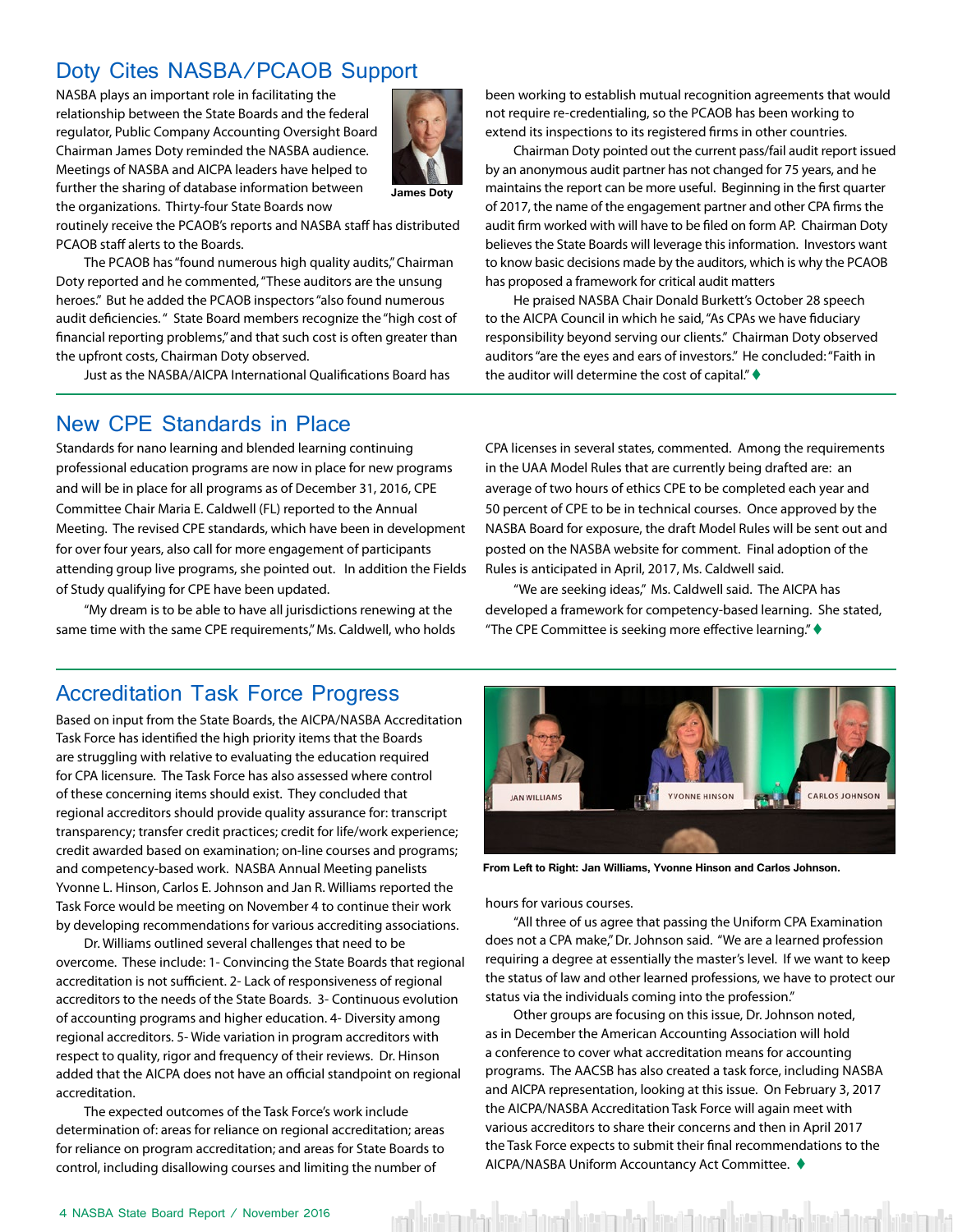#### <span id="page-4-0"></span>Karl Rove Addresses Annual

Presidential adviser, political strategist and author Karl Rove told the NASBA meeting on October 31 that the 2016 presidential election was similar to the 1896 election of William McKinley in two ways: (1) The political system was broken back then, as evidenced by acrimony and intense partisanship. (2) There was a burst of populism, those on the left saying the poor are getting poorer and those on the right saying the elitists are getting richer on us. Mr. Rove's latest book is entitled: *The Triumph of William McKinley: Why the Election of 1896 Still Matters*. He told the NASBA audience that his research for this book started well in advance of this year's election. This year the political process managed to present voters with "the two most unpopular people ever having been nominated in the history of the United States," Mr. Rove reported, with both candidates being viewed unfavorably by more than 50 percent of those polled.

Mr. Rove was asked by Director-at-Large Tyrone Dickerson (VA) about the differences between the elections in the 1960s and the present. "There was strong presidential leadership and more ticket splitters," Mr. Rove observed. He noted there is a lack of collegiality

on the Hill and warned some legislators will pay the price when they get back home. "There needs to be leadership from the top to say: 'Let's put things together and get things done."

NASBA Director-at-Large Ed Jolicoeur (WA) asked Mr. Rove if he was optimistic about the survival of the two-party system in the U.S. He responded: "Yes. It is hard for a third party to rise. The two-party system is embodied in state law and it's hard for a third-party candidate to become a player. We need a government with the strong confidence of the people."  $\blacklozenge$ 



**Karl Rove addresses Annual Meeting Luncheon and compares the presidential election to others in history.** 

#### AICPA Chair Sees CPAs in Cybersecurity

As NASBA and the AICPA work together to grow the CPA pipeline in quantity, they also need to be sure those CPAs have the skills that the market needs, AICPA 2016-17 Chair Kimberly Ellison-Taylor told the NASBA Annual Meeting. "The business of tomorrow will need CPAs to provide services in a range of new and emerging areas, such as cybersecurity. This is a significant issue impacting the profession right now," the AICPA Chair said. "CPAs are poised not just to address this issue – but to be leaders in the discussion. Last month, the AICPA issued two sets of proposed criteria to help management design and describe their cybersecurity risk management programs, paving the way for the creation of a new cybersecurity examination engagement."

Ms. Ellison-Taylor also stressed the need for CPAs to practice across state lines: "Sixteen states have responded to that need by adopting firm mobility. Washington and Louisiana led the movement this year by adopting firm mobility into their laws, and Illinois is poised to do the same. I want to congratulate those state CPA societies and State Boards of Accountancy for paving the way on this issue, and I'm encouraged to hear how many more states want to move on it in 2017."

The AICPA Chair thanked the many State Boards who had commented on the AICPA's proposal to change peer review

administration nationwide. She encouraged those Boards that had not yet provided comments, to reach out to AICPA Vice President Jim Brackens to do so. Improvements in audit quality have already been seen in response to steps the AICPA has implemented. "Additionally," Ms. Ellison-Taylor noted, "we are exploring how to move to a near realtime, ongoing system that would help firms catch and fix issues before an engagement is completed."

When firms do not follow appropriate remediation procedures, "the AICPA is dedicated to working alongside State Boards of Accountancy to appropriately sanction those firms – whether its member or non-member firms," Chair Ellison-Taylor assured the Boards. More than 250 non-AICPA member firms were referred to the State Boards over the last two years alone. There has also been enhancement of the process for notifying State Boards when AICPA members are disciplined for failing to comply with the Code of Conduct or when firms are terminated from the AICPA Peer Review Program. "In all these cases, we support and encourage State Boards to hold firms accountable, and to take action when they receive notice that a firm has not been complying with state regulations," the AICPA Chair stated.  $\blacklozenge$ 

#### NASBA Helps Increase CPA Pipeline

A three-pronged approach to pumping up the CPA candidate pipeline was described by NASBA Director of State Board Relations Daniel J. Dustin at the Annual Meeting. First, NASBA is working with the AICPA on drop-out research to: identify why candidates drop out during the Uniform CPA Examination process; understand the factors that influence those candidates' attitudes and behavior; and identify improvement initiatives that address those findings to reduce the dropout rate. This research will be done in two phases. The first will be collecting information from seven Boards and the second may potentially include all Boards.

The second initiative is the State Board Ambassador Program, being led by NASBA Chief Relationship Officer Alfonzo Alexander. It seeks to bring Boards of Accountancy on to college campuses to participate in various on-campus activities. The project seeks to identify topics relevant to students, in order to enhance their interest

d frant Charist archumistica frant Charist archumist

in the CPA profession. It also offers information on the Uniform CPA Examination, an introduction to professional ethics and introductory explanations about the Boards and the professional societies.

The third initiative that Mr. Dustin outlined is a gap study being conducted under the leadership of NASBA Continuous Improvements and Analytics Director James Suh. While there are approximately 80,000 accounting graduates each year in the United States, a high percentage does not take the Uniform CPA Examination. This study is aimed at determining if there are specific accounting program elements that impact the students' interest in the accounting profession.

Vice President Dustin showed the Annual Meeting a video produced by PricewaterhouseCoopers for "Auditor Proud Day," in an attempt to update the vision of the profession. He encouraged all Boards to become part of this process.  $\blacklozenge$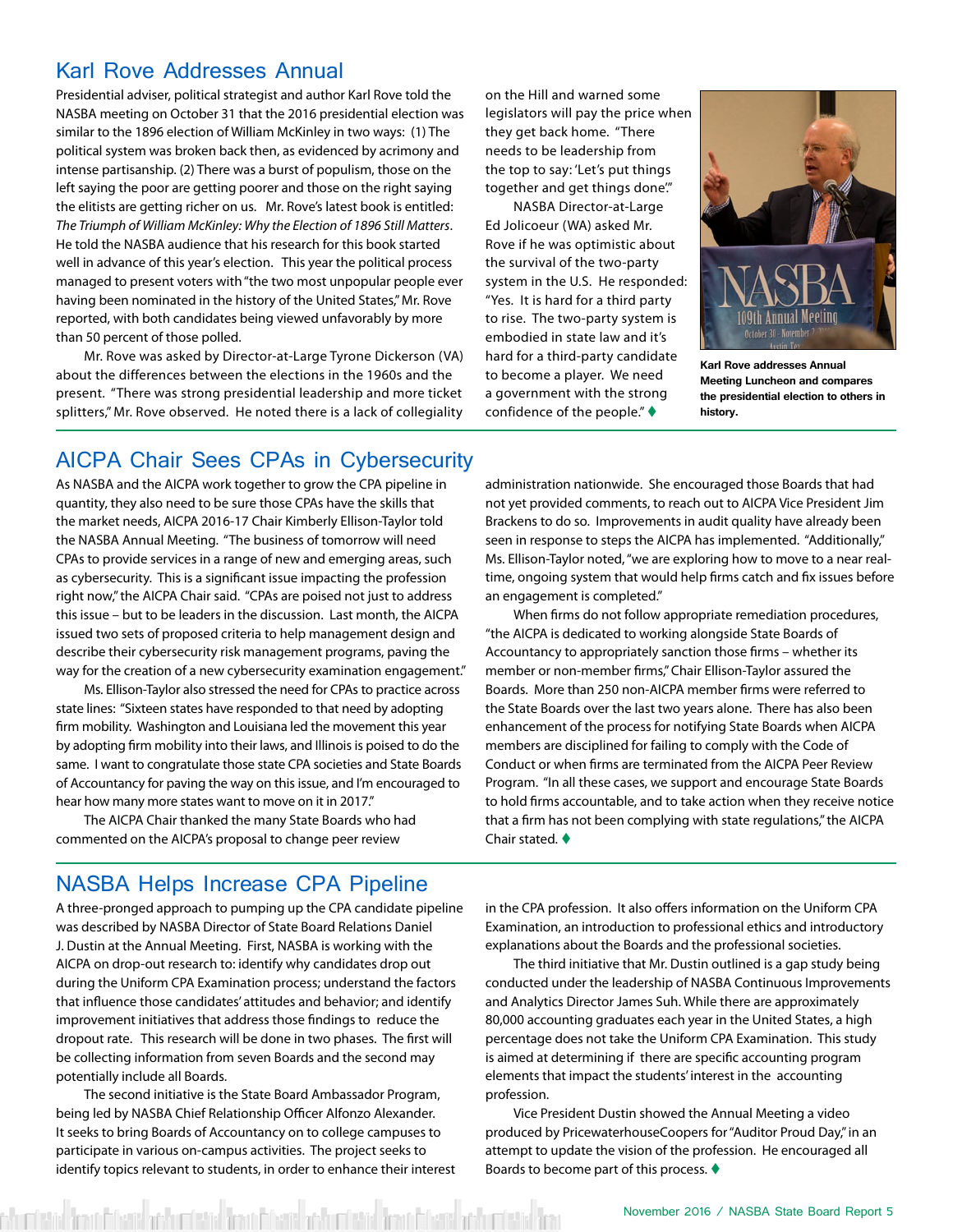#### <span id="page-5-0"></span>2016 Award Winners Recognized

NASBA Past Chair Carlos E. Johnson and Vice President Emerita Lorraine P. Sachs presented NASBA's three 2016 awards at the Annual Business Meeting on November 1.

The William H. Van Rensselaer Public Service Award was presented to Billy M. Atkinson, CPA (TX). Mr. Atkinson's many accomplishments include: NASBA Chair 2009-10; First Private Company Council Chair; Member of the Blue Ribbon Panel seeking a methodology for standard-setting for private companies; and 39 years in public practice with PricewaterhouseCoopers LLC. "Just to herd that group of cats [the PCC] required a great deal of talent – which Billy possessed," Mr. Johnson said. Receiving the award, Mr. Atkinson thanked those who invested their time in NASBA to help it "grow and mature into the type of organization we need." He called those who worked with him during the PCC's first three years "unsung heroes" for the work that went into that project. Mr. Atkinson said he offered the State Boards his respect and support as he is committed to their mission.

The NASBA Distinguished Service Award was presented by Dr. Johnson to Robert B. Cagnasolla, CPA (NJ). Having served on the New Jersey State Board of Accountancy for 25 years, he has been an active NASBA participant for 27 years, continuing his participation after his Board service. He has been a valued member of many committees, including the Administration and Finance Committee, and currently serves on the New Jersey Board's Peer Review Oversight Committee. "When you sit at the State Board table, you leave your CPA license at

#### Enforcement Review Close to Complete

When NASBA talks about substantially equivalent enforcement, it is important for the Boards to know that the practices that Board A has in place are comparable to the practices that Board B has in place, Stacey Grooms, NASBA Regulatory Affairs Manager explained to the Annual Meeting. "Your enforcement practices are going to look different as you have different size Boards with different resources, but the goal is to have proactive and effective enforcement practices in place for every Board," she noted, and NASBA has created the Guiding Principles of Enforcement to designate the hallmarks of what good enforcement practices should look like. The Guiding Principles are the basis for the enforcement evaluation NASBA has been conducting to assist the California Board of Accountancy comply with the CA Mobility Law – Code 5096.21. Ms. Grooms said the project is getting close to the finish line.

#### PLC Bill to Be Filed

The Supreme Court has spoken in the *North Carolina Dental Board* case and, as a result of that decision, more than 20 jurisdictions have taken some action and others are concerned about potential violations of antitrust law, NASBA Director of Legislative and Governmental Affairs John Johnson reported to the Annual Meeting. After the presidential election, a bill developed by the Professional Licensing Coalition (PLC) will be filed to amend the 1984 Local Government Anti-Trust Act to include state regulatory boards. The aim is to eliminate the threat of antitrust financial liability from regulatory boards and their members when they are acting in their official capacity. The PLC is seeking bipartisan support for the legislation.

Partnering with NASBA in the PLC are the: American Association



**From Left to Right: Jim Abbott, Billy Atkinson and Bob Cagnasolla at awards presentation.**

the door," Mr. Cagnasolla said in accepting the award. He credited the NASBA Board for selecting David Costello and then Ken Bishop to lead the organization to the point it now has net assets of over \$45 million.

Ms. Sachs presented the Standard of Excellence Award to Jim Abbott (ND), who has been both executive director of the North Dakota State Board of Public Accountancy and the North Dakota CPA Society for more than 25 years. Having served on many NASBA Committees, he has been a key participant in the Communications Committee. Ms. Sachs characterized him as "a quiet, thoughtful leader, who encourages teamwork and excellence in all things." Mr. Abbott saluted the North Dakota Board for "empowering a small staff to do their work." He noted that involvement in NASBA allows participants to bring back information to help their State Boards.  $\blacklozenge$ 

California Board Chair Katrina L. Salazar reported that as of July 2016 there were 36 states accepted as substantially equivalent and in November her Board will be considering the NASBA evaluations of additional states. One key issue is each State Board needs to flag disciplinary history on its licensee look-up tool or within ALD/ CPAverify to meet the guidelines, and a few Boards are still working on that project. In June 2017 the California Board may initiate rulemaking to remove states from the "no notice, no fee, no escape" mobility provisions if they cannot be determined to be substantially equivalent to the Guiding Principles of Enforcement.

Ms. Grooms reported there are 10 Boards missing the standalone discipline marker and she invited representatives of those Boards to meet with her to see how NASBA can help to get them "through the finish line." $\triangleq$ 

of Veterinary State Boards, American Psychological Association, Association of Social Work Boards, Association of State and Provincial Psychology Boards, Board of Certification for the Athletic Trainer, Council of Landscape Architectural Registration Boards, Federation of Association of Regulatory Boards, Federation of State Boards of Physical Therapy, Federation of State Medical Boards, National Board for Certification in Occupational Therapy and National Council of Architectural Registration Boards. Legislative counsel from the firms of Constantine Cannon LLP and Wilmer Hale have been engaged to work for the PLC.

Contact John Johnson at 615-880-4232 or jjohnson@nasba. org if you can be of any assistance. Talking points are also available about the issue and Federal solution being proposed by the PLC.  $\blacklozenge$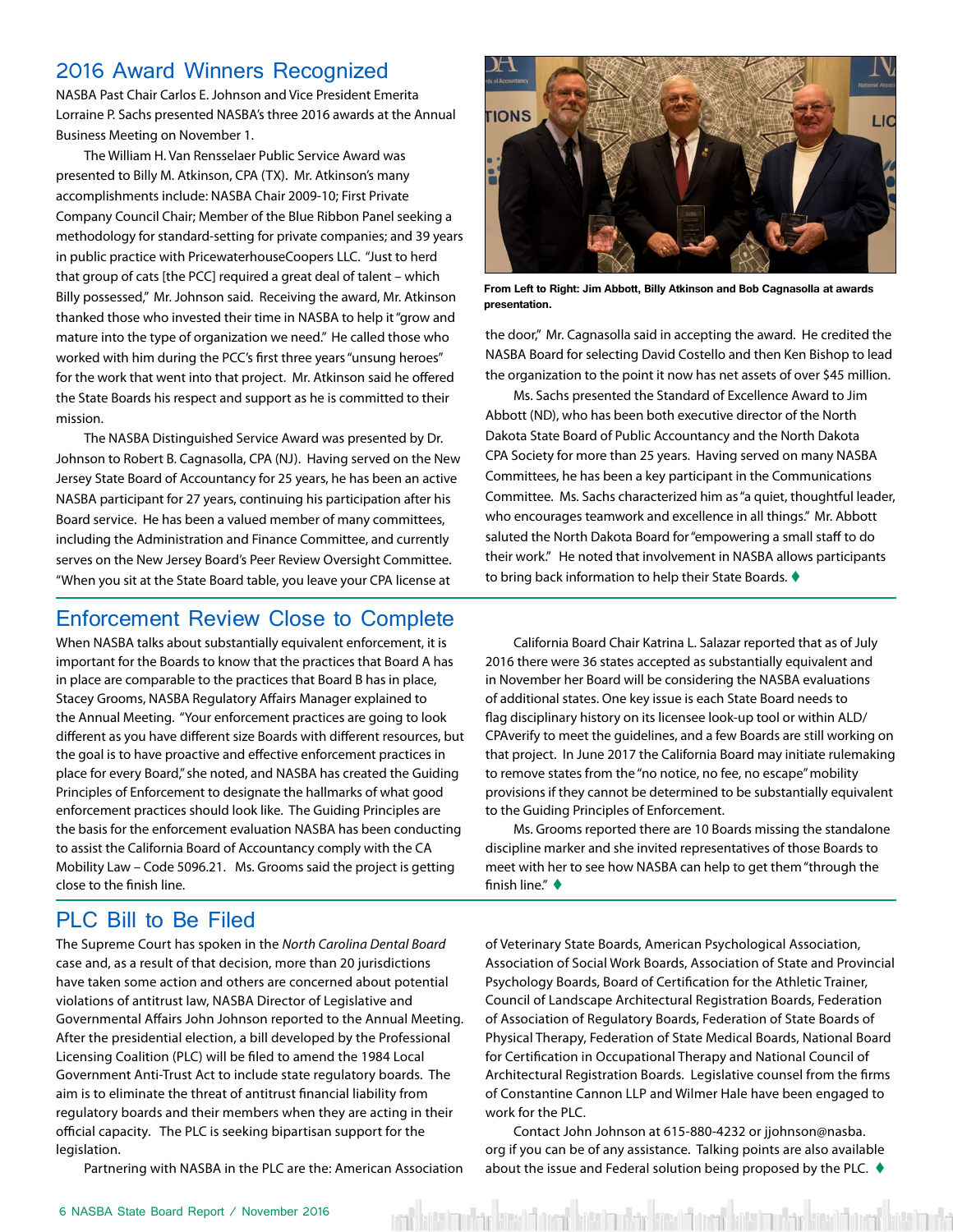#### <span id="page-6-0"></span>A Glimpse of the 109th Annual Meeting





**Maria Caldwell explains new CPE standards. Kelly Richmond Pope and Alfonzo Alexander at CPT seminar on fraud.**



**James Doty updates all on the PCAOB.**



**2016 NASBA Annual Meeting attendees included a record number of delegates. 55 State Boards were represented.** 



**Ken Bishop discusses future of regulation.**





**Sgt. Dakota Meyer talks about courage. Stacey Grooms and Katrina Salazar report on enforcement study.**



**Telford Lodden and Kimberly Ellison-Taylor**